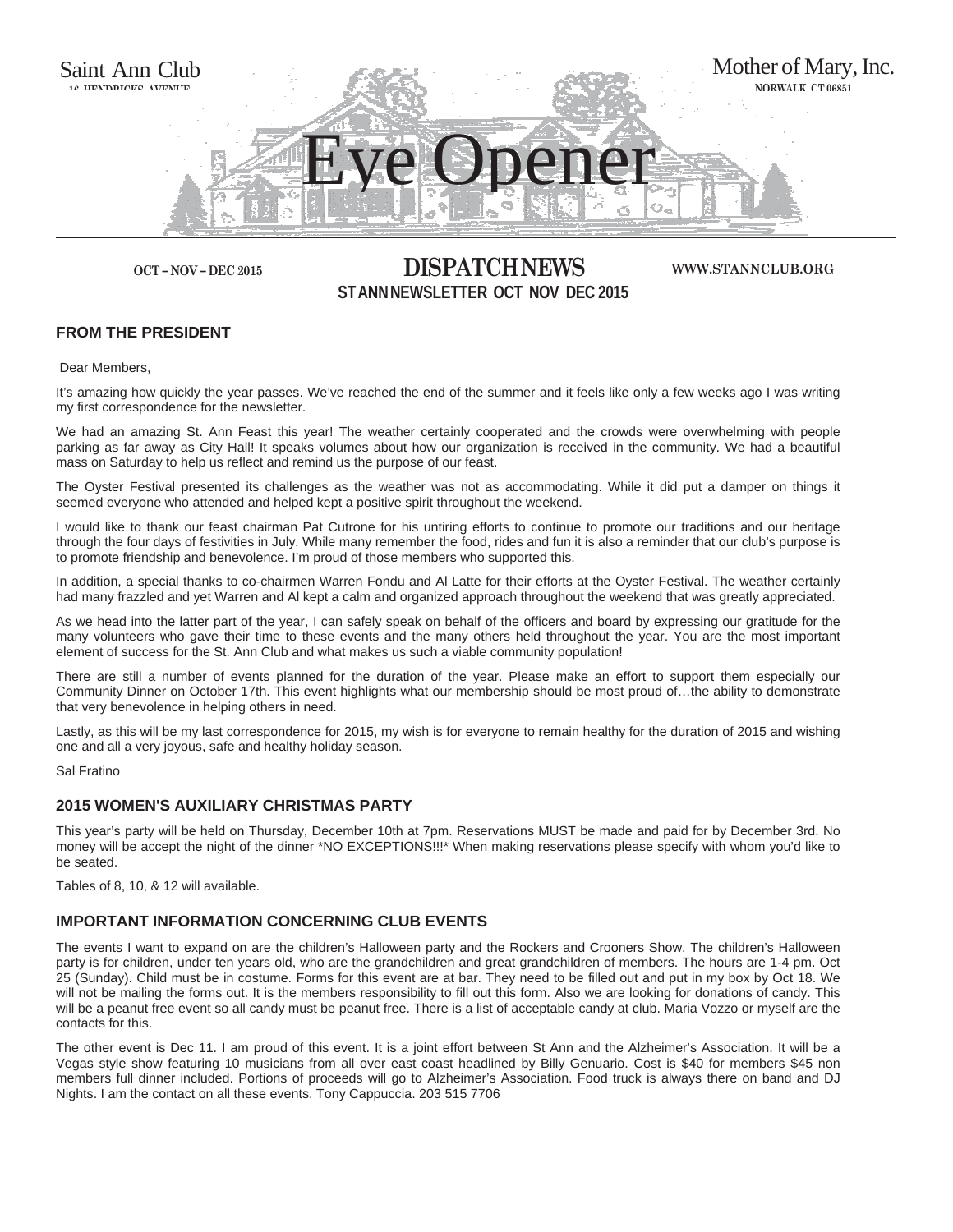# **HISTORY OF TUSCANY**

## Appennini and Villanovan cultures

The pre-Etruscan history of the area in the late Bronze and Iron Ages parallels that of the early Greeks. The Tuscan area was inhabited by peoples of the so-called Apennine culture in the late second millennium BC (roughly 1350–1150 BC) who had trading relationships with the Minoan and Mycenaean civilizations in the Aegean Sea. Following this, the Villanovan culture (1100–700 BC) saw Tuscany, and the rest of Etruria, taken over by chiefdoms.[8] City-states developed in the late Villanovan (paralleling Greece and the Aegean) before "Orientalization" occurred and the Etruscan civilization rose.

#### **Etruscans**

The Etruscans (Latin: Tusci) created the first major civilization in this region, large enough to establish a transport infrastructure, to implement agriculture and mining and to produce vibrant art The Etruscans lived in Etruria well into prehistory. The civilization grew to fill the area between the Arno River and Tiber River from the 8th century BC, reaching its peak during the 7th and 6th centuries BC, finally succumbing to the Romans by the 1st century. Throughout their existence, they lost territory (in Campania) to Magna Graecia, Carthage and Celts. Despite being seen as distinct in its manners and customs by contemporary Greeks, the cultures of Greece, and later Rome, influenced the civilization to a great extent. One reason for its eventual demise was this increasing absorption by surrounding cultures, including the adoption of the Etruscan upper class by the Romans.

#### Romans

Soon after absorbing Etruria, Rome established the cities of Lucca, Pisa, Siena, and Florence, endowed the area with new technologies and development, and ensured peace. These developments included extensions of existing roads, introduction of aqueducts and sewers, and the construction of many buildings, both public and private. However, many of these structures have been destroyed by erosion due to weather. The Roman civilization in the West collapsed in the 5th century AD and the region fell briefly to Goths to be re-conquered by the Byzantine Empire. In the years following 572, the Longobards arrived and designated Lucca the capital of their Duchy of Tuscia.

#### Medieval Period

Pilgrims travelling along the Via Francigena between Rome and France brought wealth and development during the medieval period. The food and shelter required by these travellers fuelled the growth of communities around churches and taverns. The conflict between the Guelphs and Ghibellines, factions supporting the Papacy and the Holy Roman Empire in central and northern Italy during the 12th and 13th centuries, split the Tuscan people. These two factors gave rise to several powerful and rich medieval communes in Tuscany: Arezzo, Florence, Lucca, Pisa, and Siena. Balance between these communes was ensured by the assets they held; Pisa, a port; Siena, banking; and Lucca, banking and silk. By the renaissance, however, Florence had become the cultural capital of Tuscany. One family that benefitted from Florence's growing wealth and power was the ruling Medici Family. Lorenzo de' Medici was one of the most famous of the Medici and the legacy of this time is still visible today in the prodigious art and architecture in Florence. One of his famous descendants, Catherine de Medici, married Prince Henry (later King Henry II) of France in 1533.

The Black Death epidemic hit Tuscany starting in 1348. It eventually killed 70% of Tuscan Population. According to Melissa Snell, "Florence lost a third of its population in the first six months of the plague, and from 45% to 75% of its population in the first year." In 1630, Florence and Tuscany were once again ravaged by the plague.

#### The Renaissance

Tuscany, especially Florence, is regarded as the birthplace of the Renaissance. Though "Tuscany" remained a linguistic, cultural and geographic conception, rather than a political reality, in the 15th century, Florence extended its dominion in Tuscany through the annexation of Arezzo in 1384, the purchase of Pisa in 1405 and the suppression of a local resistance there (1406). Livorno was bought as well (1421).

From the leading city of Florence, the republic was from 1434 onward dominated by the increasingly monarchical Medici family. Initially, under Cosimo, Piero the Gouty, Lorenzo and Piero the Unfortunate, the forms of the republic were retained and the Medici ruled without a title, usually without even a formal office. These rulers presided over the Florentine Renaissance. There was a return to the republic from 1494 to 1512, when first Girolamo Savonarola then Piero Soderini oversaw the state. Cardinal Giovanni de' Medici retook the city with Spanish forces in 1512, before going to Rome to become Pope Leo X. Florence was dominated by a series of papal proxies until 1527 when the citizens declared the republic again, only to have it taken from them again in 1530 after a siege by an Imperial and Spanish army. At this point Pope Clement VII and Charles V appointed Alessandro de' Medici as the first formal hereditary ruler.

The Sienese commune was not incorporated into Tuscany until 1555, and during the 15th century Siena enjoyed a cultural 'Sienese Renaissance' with its own more conservative character. Lucca remained an independent Republic until 1847 when it became part of Grand Duchy of Tuscany by the will of its people.

# **FUN FACTS ABOUT ITALY**

- 1. Rome is further North than New York City. New York City is about the same latitude as Naples Italy.
- 2. In Rome and Naples, it only snows briefly once every several years, while in New York snow is very frequent in the Winter.
- 3. Pizza was "invented" in Naples around 1860s.
- 4. Pizza is one of the very few words which is understood all over the world.
- 5. Italy is slightly larger than Arizona.
- 6. Almost 20% of Italy's population is over 65 years old.
- 7. Italy borders with Austria, France, Vatican City, San Marino, Slovenia, and Switzerland.
- 8. Its longest border is with Switzerland.
- 9. The average Italian family has 1.27 children.
- 10. Everybody 18 and over can vote, however you have to be at least 25 to vote for the Senate's elections.
- 11. The Italian flag is inspired by the French, which was introduced during Napoleon's 1797 invasion of the peninsula.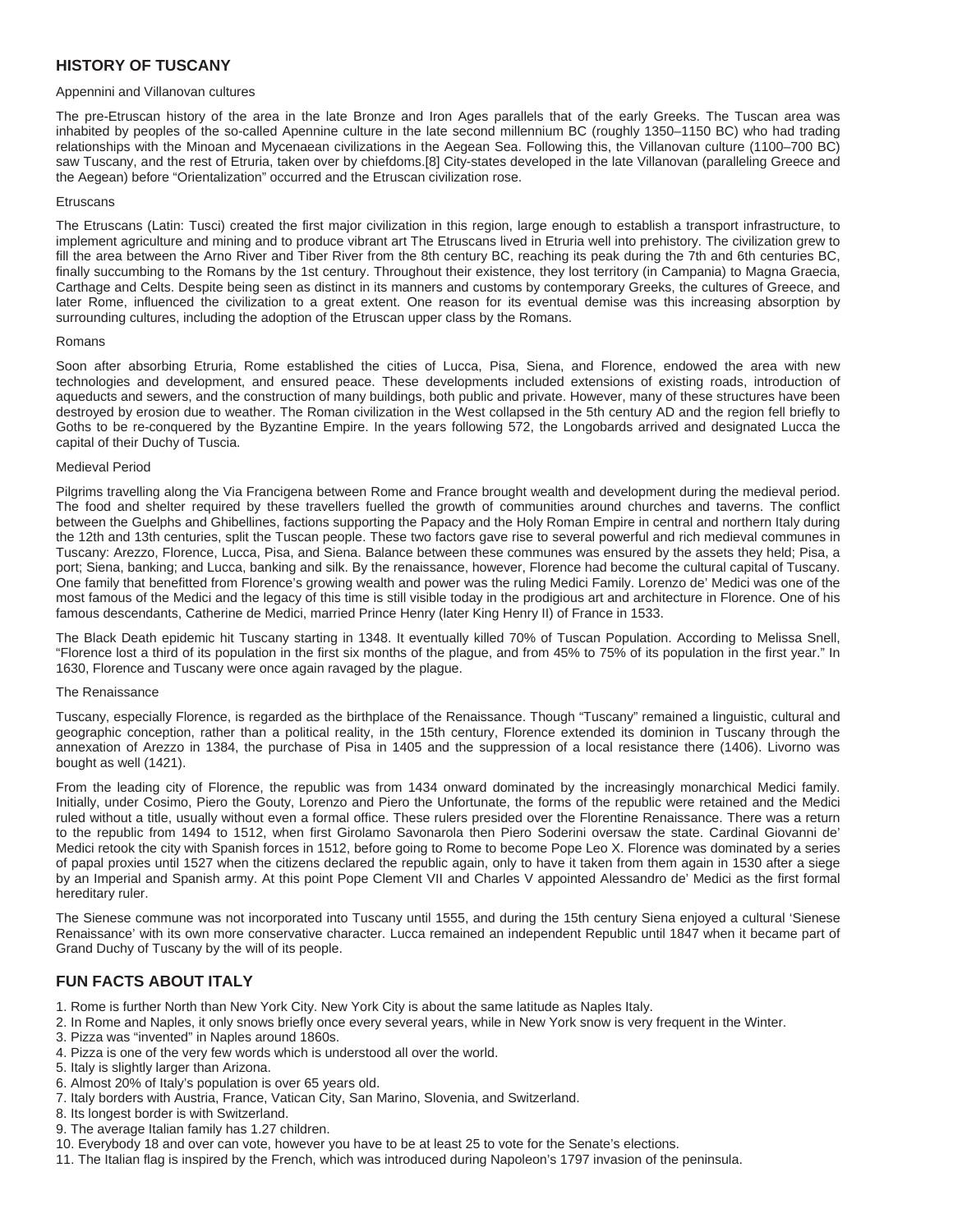- 12. The average Italian makes \$26,700 a year, however those in the more prosperous north make almost \$40,000.
- 13. The thermometer is an Italian invention.
- 14. Italy's unemployment rate is around 8.6%, but it is as high as 20% in the more impoverished south.
- 15. Italian farms produce grapes, potatoes, sugar beets, soybeans, wheat and olives. They rear cows and produce meat and dairy.
- 16. The name of Electricity measurement Volt comes from Alessandro Volta, who invented the first battery in 1779.
- 17. The average life expectancy at birth for an Italian is 79.54 years.
- 18. The famous children's story, Pinocchio, was written by an Italian.
- 19. The city of Naples gave birth to pizza.
- 20. The piano hails from Italy.
- 21. The longest river in Italy is the Po.
- 22. The average Italian consumes half a pound of bread a day.
- 23. Italy's contributions to science include the barometer, the electric battery, nitroglycerin, and wireless telegraphy.
- 24. Famous Italian explorers include Christopher Columbus, Marco Polo, John Cabot, and Amerigo Vespucci.
- 25. Today's modern Italian originated in the region of Tuscany.
- 26. Enrico Fermi, inventor of the nuclear reactor, was an Italian.

27. The automobile is one of Italy's greatest products. In addition to the Fiat brand, Fiat owns the Lamborghini, Ferrari, Maserati, Alfa Romeo and Chrysler brands.

- 28. With almost 40 million visitors, Italy is the fourth most visited country in the world.
- 29. Italy is home to two microstates, San Marino and Vatican City.

## **COMMUNITY DINNER OCTOBER 17th**

This years Community Dinner is when our club will be donating proceeds from the Annual St Ann Golf Outing to various charities in the area. By attending this event you will see first hand where the money goes and you will listen to the recipients tell us what their organizations do to help people in need. These donations are the result of a tremendous amount of time and effort by our members. Kudos to one and all!!

# **ST ANN FEAST – OYSTER FESTIVAL**

The St Ann Feast enjoyed great success. Some say it was the best ever. We had four days of exceptional weather and the crowds were tremendous. A good time was had by one and all. The Oyster Festival, not so much. Rain seemed to be our constant companion, not much to do about that. We are grateful for all the hard work provided by our members.

## **HOLIDAY SEASON FAST APPROACHING**

Now that Labor Day has come and gone it won't be long before it's Thanksgiving, then the shopping begins and before you know it, it's January 2nd. This is actually a great time of the year as we generally see more of our family and friends and for certain, we eat more, and that's good because that's what the holiday season is all about. Things are kinder and gentler this time of the year. I know it's a bit early, but the staff here at The Eye Opener want to wish every one a Happy, Healthy and Prosperous Holiday Season and New Year.

## **NEW MEMBERS MEN**

Mike Tavolacci of Norwalk sponsored by Frank Mauro 1st reading was Sept. David Grecco of Norwalk sponsored by Frank Mauro 1st reading was Sept Peter Havens of Norwalk sponsored by Michael Gabriele 1st reading was Sept

## **NEW MEMBERS LADIES AUXILLARY**

| <b>Name</b>           | <b>Date Joined</b> | <b>Sponsor</b>      |
|-----------------------|--------------------|---------------------|
| Mary Bellavia         | 3/12/15            | Arlene Peterson     |
| <b>Betty Downing</b>  | 3/12/15            | Arlene Peterson     |
| Rita Kababik          | 3/12/15            | Jeannette lannacone |
| Kim Rabin             | 04/09/15           | Camille Scavetta    |
| <b>Tiffany Volpe</b>  | 04/09/15           | Virginia Falcone    |
| <b>Beverly LaJoie</b> | 06/04/15           | Marlene Hammond     |
| <b>Barbara Sacks</b>  | 06/04/15           | Rita Galbo          |
| Lola Salzano          | 06/04/15           | Geri Kesney         |
| Amy DePasquale        | 06/04/15           | Mary Sue Skrensky   |
| Gabriela Cenatiempo   | 06/04/15           | Palmina Libertino   |
| Sandy Laganza         | 07/01/15           | Mary Sue Skrensky   |
| Denise Lutz           | 07/01/15           | Giovanna Cicirello  |
| Dolores Abresky       | 07/01/15           | Mary Kovacs         |

## **ADDRESS CHANGES AND E-MAIL ADDRESSES**

In an effort to bring the club more into the electronic age we are asking that anyone with an e-mail address, who hasn't done so already, to please send it to Ken Romano. His e-mail address is rmyken@aol.com. We will use these addresses to update events and schedules as well as save postage and be able to keep members informed on a timely basis.

If you move and need to change your physical address, for the men contact Ken Romano and for the ladies, contact Carolyn Shanahan at 203- 8462140 or email her at Shannahan776@gmail.com.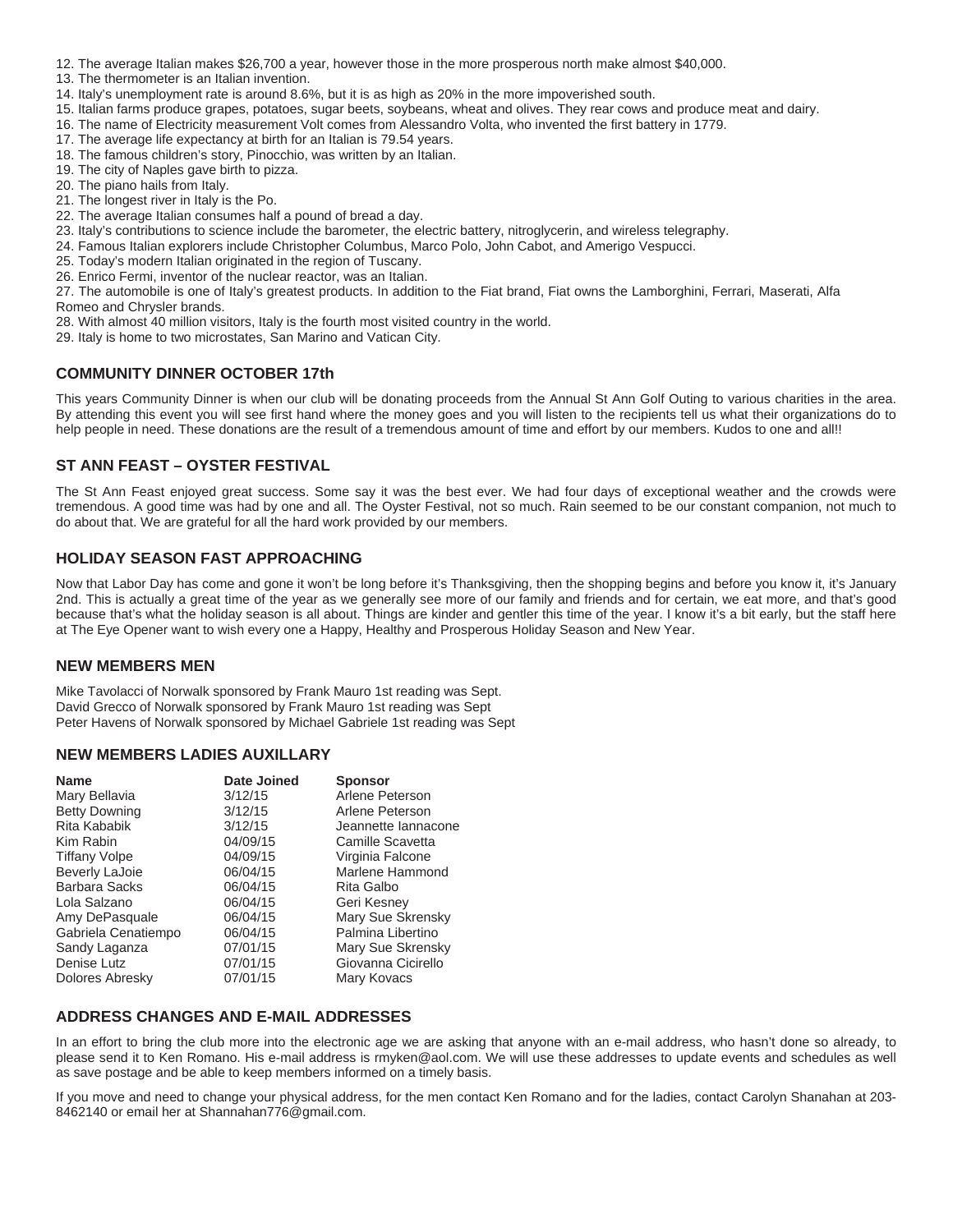# **PLEASE READ**

Any one wishing to contribute to this newsletter is encouraged to do so. Please contact Eric Fleisch at 847-7669 or by e-mail at BIGE101@ optonline.net. The next edition will be sent on or about December 31, 2015.

# **SICK OR HOSPITALIZED MEMBERS**

If you know any member that is sick or hospitalized contact J. Ruggiero at 866-1477, for men. For the ladies contact Barbara Antonelli at (203) 866-3953.

A gift basket and card will be sent. If anyone knows of an Auxiliary member who has been permanently placed in a nursing home please contact Betty Brink with the information at (203) 847-8133. We would like to keep in touch with them by sending a card.